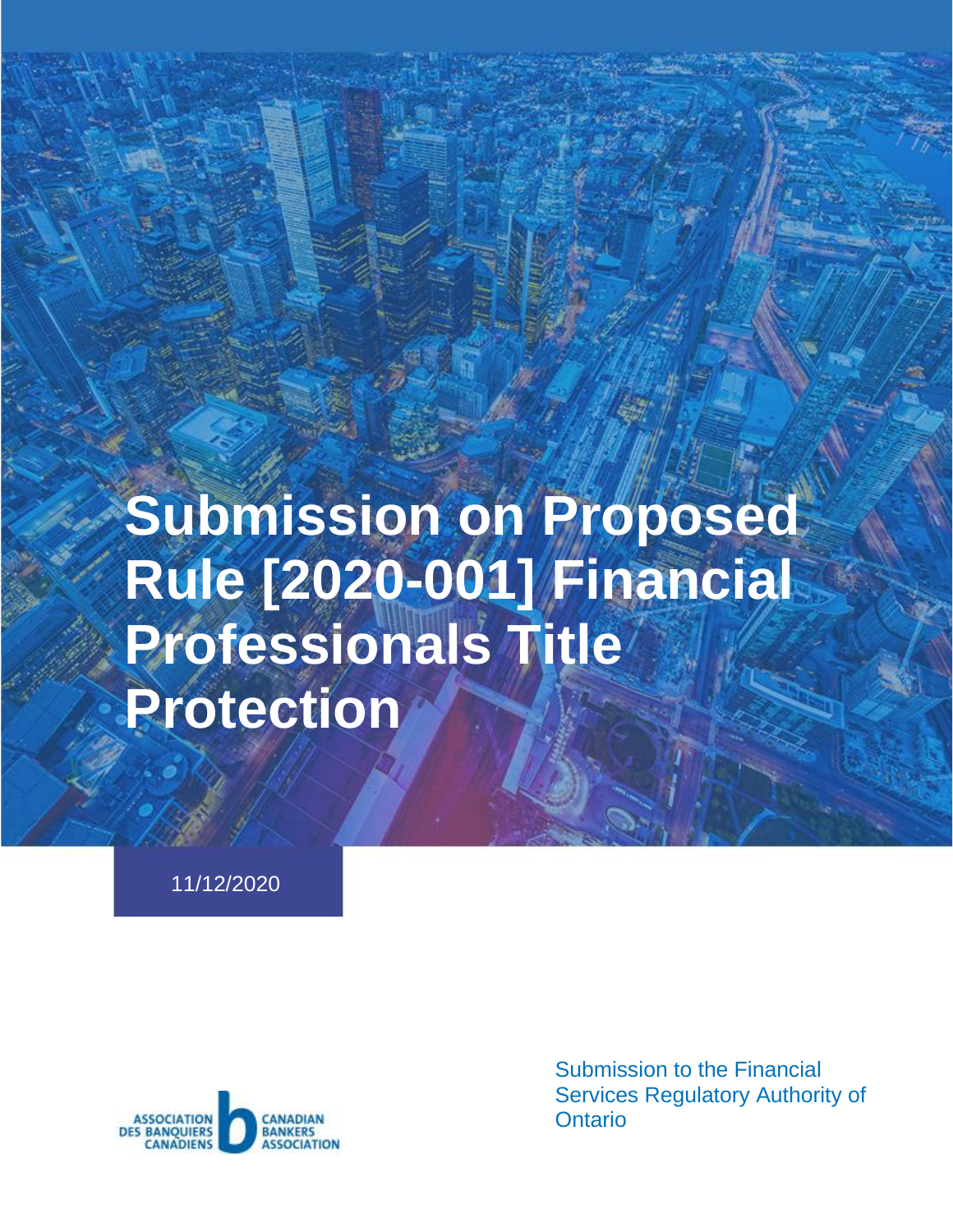The Canadian Bankers Association (**CBA**) <sup>1</sup> appreciates the opportunity to provide input on the Financial Services Regulatory Authority of Ontario's (**FSRA**) consultation on Proposed Rule [2020-001] – Financial Professionals Title Protection (the **Consultation Paper**) under the *Financial Professionals Title Protection Act, 2019* (the **Act**).

We fully support the goal of the Act to promote consumer confidence in financial planning and financial advising professionals by ensuring that those individuals who are holding themselves out as financial planners (**FPs**) or financial advisors (**FAs**) have appropriate credentials. We appreciate that one of FSRA's key objectives is to leverage the existing regulatory framework and minimize unnecessary overlap. In line with this goal, we believe that individuals who are licensed as representatives or approved persons by the Investment Industry Regulatory Organization of Canada (**IIROC**) or the Mutual Fund Dealers Association of Canada (**MFDA**) (together, **SROs**) should be exempt from the Act because the SROs' proficiency and credentialing requirements meet the competencies needed for FA and FP title use. For individuals and entities offering financial planning or advice who are currently regulated, the rules and regulations should not introduce unnecessary regulatory burden by duplicating existing requirements or oversight. Our detailed comments on the Consultation Paper are set out below.

## **Exemptions**

FSRA is seeking comments on whether the framework should allow for any exemptions. As indicated above, we support exemptions for SRO-registered individuals. The vast majority of our members' employees who carry the FP or FA title (numbering in the thousands) are licensed as representatives or approved persons by IIROC or the MFDA. As registrants, these individuals are already subject to the rigorous oversight of the SROs which includes strict proficiency, credentialing and conduct requirements. SRO-registered title users must meet minimum standards of education, training and experience before performing registerable activities, which standards are comparable to those that FSRA is proposing under the framework. Registrants must undergo regular business conduct examinations administered by the applicable SRO to help ensure a high standard of conduct. Further, the SROs have rules that prohibit individuals from holding themselves out in a manner that could be deceptive or misleading.

Based on the SROs' existing, comprehensive licensing and registration regimes, we request that FSRA provide an exemption for SRO-registered individuals pursuant to its regulation-making authority under

<sup>&</sup>lt;sup>1</sup> The CBA is the voice of more than 60 domestic and foreign banks that help drive Canada's economic growth and prosperity. The CBA advocates for public policies that contribute to a sound, thriving banking system to ensure Canadians can succeed in satisfying their financial goals while obtaining banking products and services through existing and evolving channels. www.cba.ca.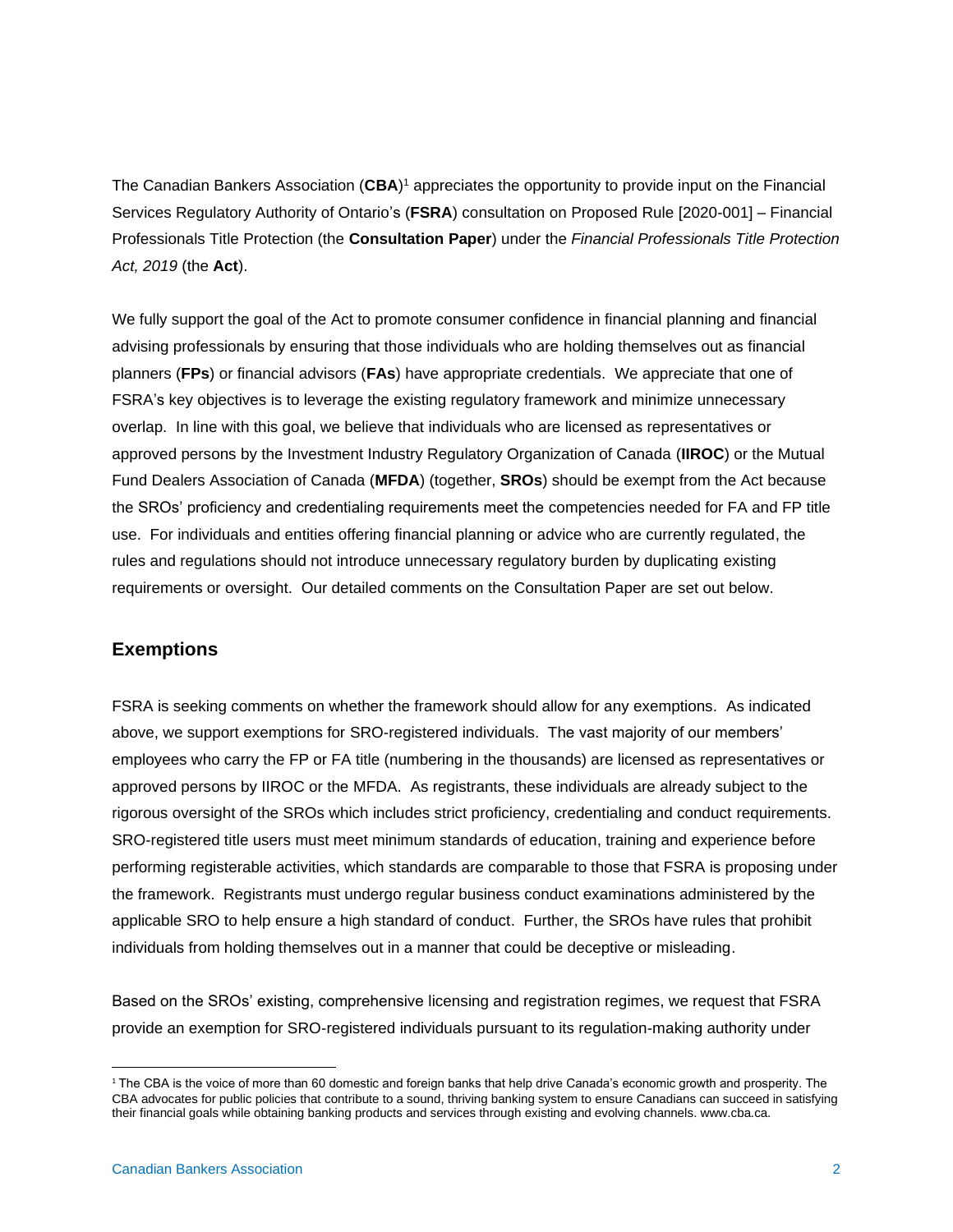section 15(2)(e) of the Act. Because FP and FA title users are already subject to oversight under existing regulatory regimes, they should be exempted from sections 2 and 3 of the Act so as not to be subject to potentially duplicative requirements and oversight, with no additional benefit or protection for consumers. We believe that deference should be given to allowing the SROs, along with the provincial securities regulators who have rule-making authority, to continue overseeing registrants and to establish the requisite credentials for those using the FP and FA titles.

We acknowledge the role played by credentialing bodies in establishing the standards for individuals to become an FP or FA. We also recognize that currently, an FP or FA may be overseen by more than one body (i.e., a credentialing body and an SRO). In our view, oversight by credentialing bodies should be limited to education, training and credentialing of professionals, but should not duplicate the disciplinary, conduct and complaints oversight that already exists with the SROs and provincial commissions in this or other provinces. The SROs have established complaint resolution mechanisms for consumers which include investigative powers and the option of enlisting an ombudsperson to assist with resolving the complaint. In the case of a complaint, it would be problematic to have a parallel resolution process running alongside that of the SRO. We believe that the credentialing bodies should defer to the SROs and securities commissions where conflict or duplication arises. Further, our members already have comprehensive complaint-handling processes. Their experience is that customers with concerns come directly to our members and not to the credentialing bodies.

In support of our position, we note that Bill 100 (which introduced the Act) also amends the Ontario *Securities Act* and the *Commodity Futures Act* to provide the Ontario Securities Commission with clear rule-making authority to prescribe conditions of registration for registrants in connection with the use of specified titles. Further, the client-focused reforms<sup>2</sup> address concerns regarding the use of titles by prohibiting misleading communications. Section 13.18 provides that registrants must not hold themselves out in a manner that could reasonably be expected to deceive or mislead any person or company as to, among other things, their proficiency, experience, qualifications or category of registration of the registrant. As noted in the client-focused reforms, the SROs participated in the development of the reforms and are expected to amend their respective member rules, policies and guidance to be uniform with the reforms in all material respects. For individuals registered under an existing regulatory regime, it should be left to the SROs and the provincial securities regulators to determine acceptable credentials to support their activities as FPs or FAs and their corresponding title use. It is important that FSRA

<sup>2</sup> Client-focused reforms refers to amendments to National Instrument 31-103 *Registration Requirements, Exemptions and Ongoing Registrant Obligations* and its companion policy to enhance the client-registrant relationship. The Canadian Securities Administrators released the amendments in October 2019 and they came into force on December 31, 2019 subject to a two-year transition period.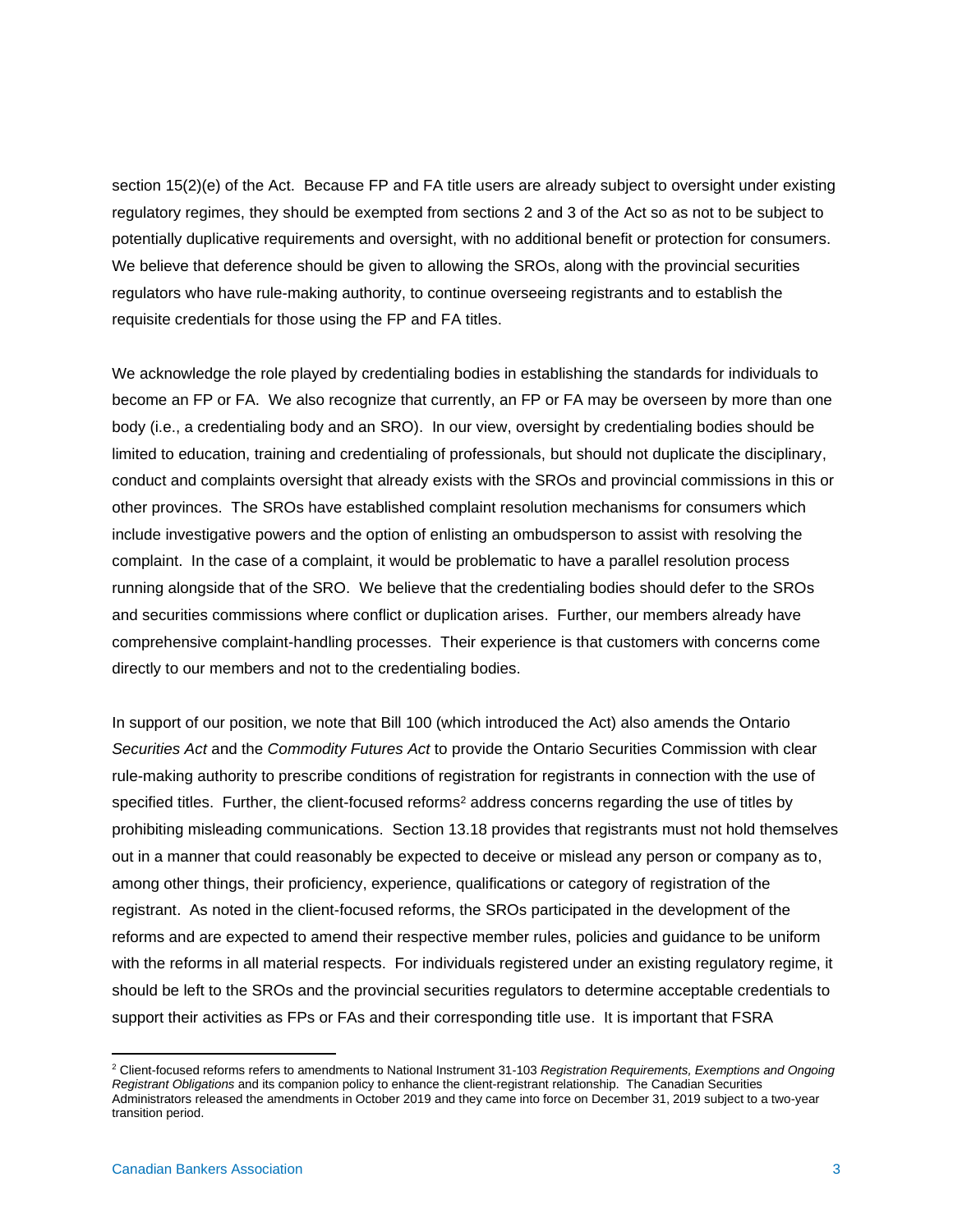coordinate with the provincial securities commissions and the SROs to ensure consistency in the approach to title protection.

We understand that FSRA hopes that the SROs will apply to become approved credentialing bodies under the framework. If this is the case, we are concerned that SRO-registered title users could be subject to increased fees. In addition to the existing fees that such individuals are required to pay to the SRO, they would be subject to fees that the SRO would charge as a result of its new status as a credentialing body. If the SROs do not apply to become credentialing bodies, there would still be unnecessary complexity, duplicative oversight and increased fees for SRO-registered title users as a result of the introduction of the new, overlapping regime. Given the existing SRO regulatory framework, any incremental requirements, oversight or costs to SRO-registered individuals would be duplicative and unduly burdensome.

# **Reasonably Confusing Titles**

The Act prohibits the use of the FA and FP titles or a title that could reasonably be confused with such titles unless the individual holds an approved credential. We seek clarification on what FSRA would consider to be a reasonably confusing title. We understand that the intention is to capture financial advisors whether spelled "advisor" or "adviser" and abbreviations of the term financial advisor / adviser. Further, our understanding is that the framework is not meant to capture titles such as investment advisor, banking advisor, estate planner or mortgage advisor. We would appreciate confirmation from FSRA that this interpretation is correct. We also request clarification as to whether individuals holding an approved credential would be permitted to use titles other than FA or FP that reflect their designation. For example, would an individual with an approved FP credential be permitted to use the title Wealth Planner, or would he or she be required to use the FP title? We encourage FSRA to consult with stakeholders on reasonably confusing titles and set out its position on this matter in a guidance document.

We also believe that the framework should not prevent an individual who holds dual or multiple functions within an organization from using employment titles in addition to the FP or FA title. For instance, an individual who provides mortgage brokerage services should not be precluded from displaying such employment title in addition to their position as an FP.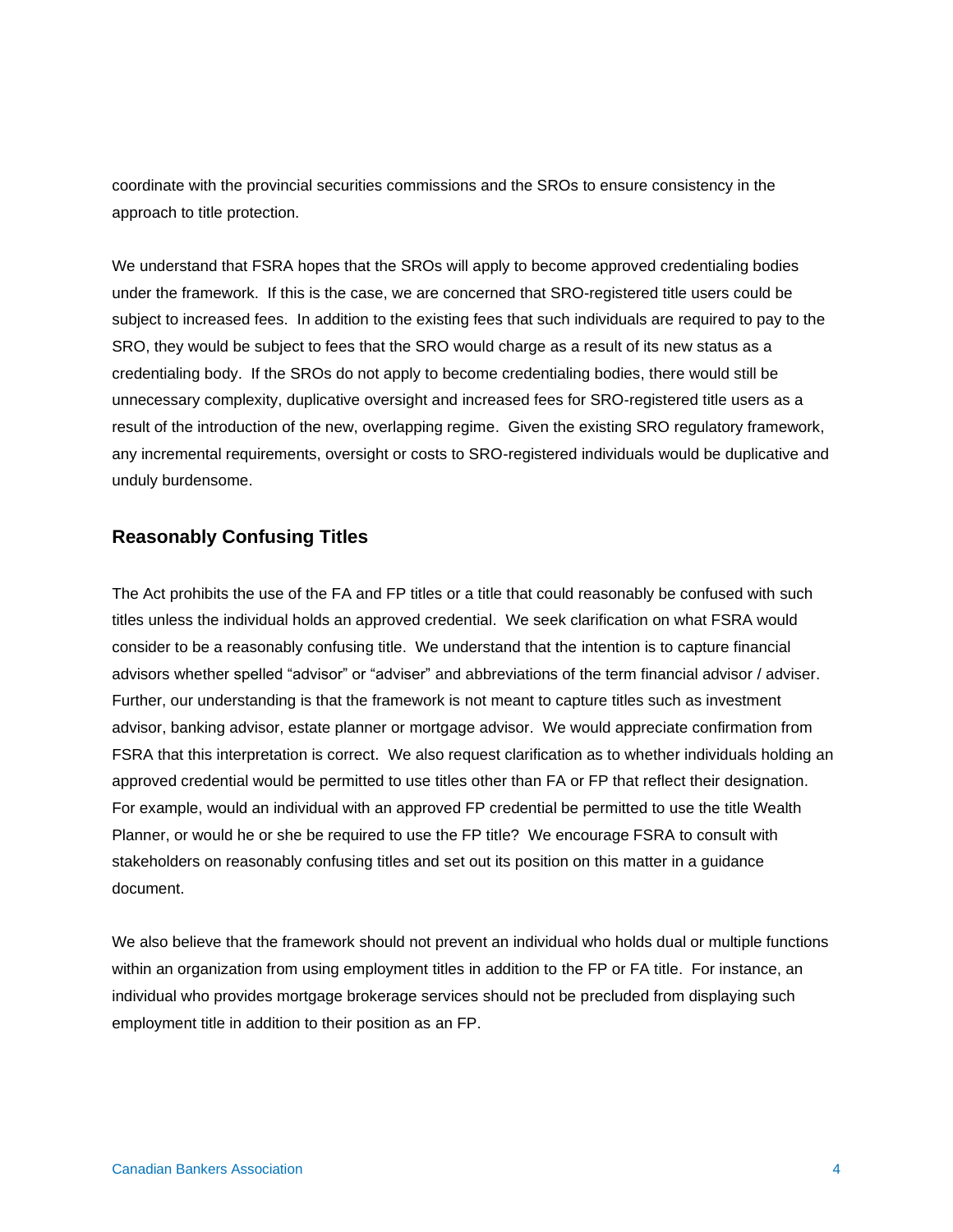# **Baseline Competency Profiles**

The Consultation Paper sets out baseline competencies for FPs and FAs. As a general comment, we understand that the competency profiles are not meant to require any one individual to have all the competencies set out in the profile. Rather, the curriculum or syllabus of the credentialing body must include content that covers all the competencies. We would appreciate it if FSRA could confirm if this understanding is correct – i.e., is the expectation that a title user must possess all the competencies set out in the competency profile, or can an individual use the title if he/she possesses only one competency? For example, we query whether an individual who uses the FA title but is only competent in one area, such as estate planning, would be permitted to use the title.

There are two aspects of the competency profiles that we believe merit further consideration. The first is the following statement in the FP competency profile under the heading "Client Outcomes": "Periodic review of the client's ongoing objectives, priorities and areas of need, as required, relevant to the scope of services being provided." We are concerned that this requirement could be interpreted to require FPs to conduct a periodic review. While FPs generally provide advice that is holistic and longer-term in nature, it is possible for an FP to only be retained for a one-time engagement with the client. As such, the expectation of a periodic review is inconsistent with the way in which many FPs provide advice to clients. If FSRA's intention is simply to ensure that FPs understand that a periodic review may be appropriate based on the nature of the client-FP relationship rather than to require one, we recommend that FSRA clarify this point. If the intention is to mandate a periodic review, we request that FSRA remove this language for the reasons outlined above.

The second aspect is the reference to technical knowledge in tax planning and insurance / risk management, which appears in both the FP and FA competency profiles. In our members' experience, there is typically a distinction between the expertise expected of FPs and FAs in the areas of tax and insurance / risk management. FAs typically have a more general, high-level understanding of tax and insurance matters, whereas FPs may be able to provide more tailored advice on these topics. We seek clarification as to whether FSRA expects the curriculum of credentialing bodies to differ in the areas of tax planning and insurance / risk management for FAs and FPs.

# **Disclosure**

FSRA is seeking comments on whether FP and FA title users should be required to disclose to their clients the credential they hold that affords them the right to use the FP or FA title. While we appreciate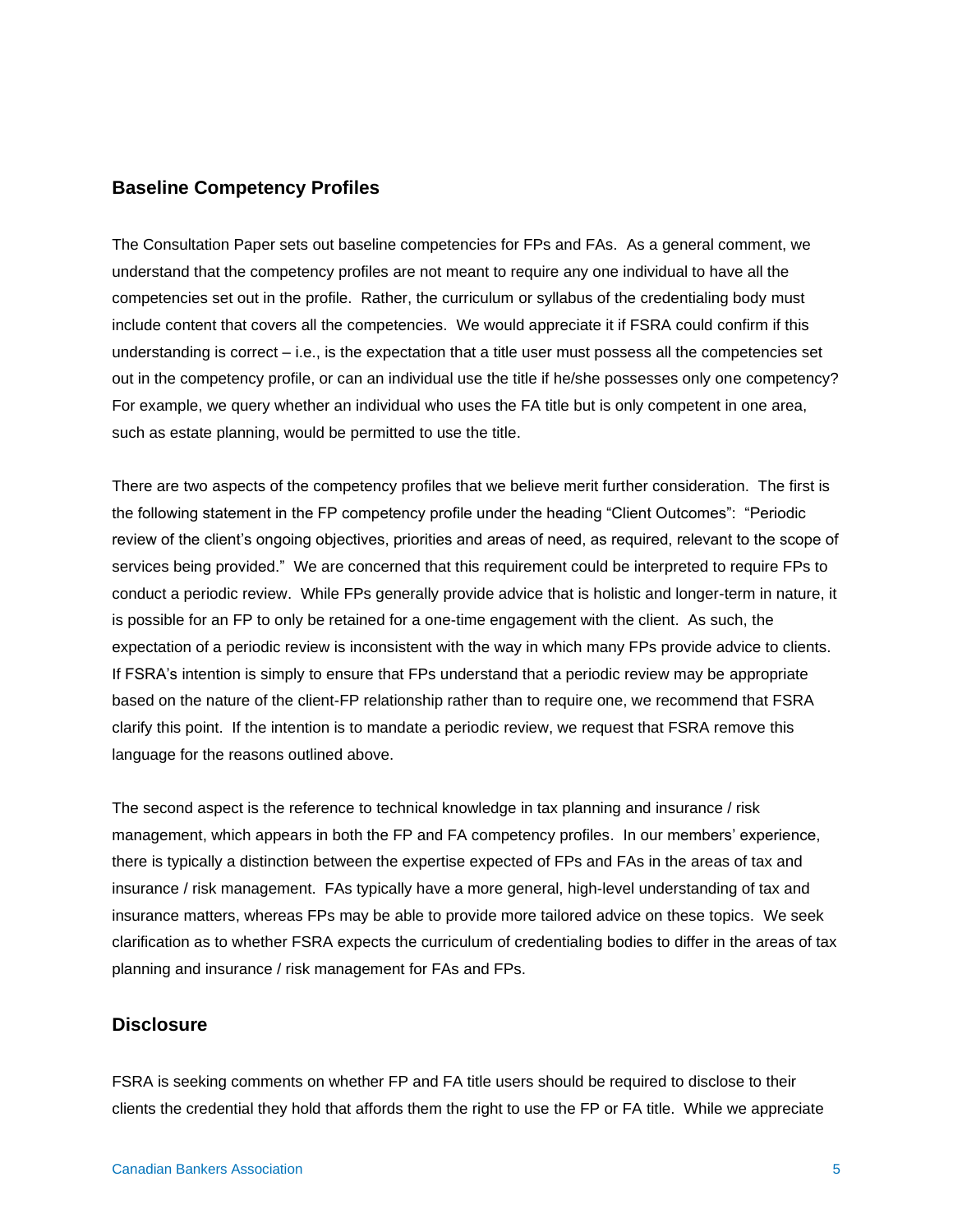the importance of transparency and instilling confidence and knowledge in consumers, we are concerned that disclosure of credentials could lead to client confusion, particularly if an individual holds multiple credentials and titles from different credentialing bodies. The abundance of information could be overwhelming and unhelpful. We encourage FSRA to weigh the benefits of disclosure against the potential for client confusion.

#### **Fees**

The Act requires credentialing bodies to collect from approved credential holders any fees FSRA requires those individuals to pay, and to remit those fees to FSRA. FSRA has the authority to make rules regarding the collection, holding and remittance of such fees. FSRA is seeking comment on this fee structure. We reiterate our comments above under "Exemptions" that SRO-registered individuals could be subject to a duplicative and unduly burdensome fee structure. Individuals who have multiple credentials and designations should not have to pay multiple fees to various credentialing bodies and/or SROs. We are concerned that excessive fees could make it challenging for FPs and FAs to enter and remain in the industry and increase the cost of financial advice.

# **Transition**

The Consultation Paper provides that individuals who used the FP title immediately prior to January 1, 2020 and up until the date the proposed rule comes into force can continue to use the title without obtaining an approved credential for 5 years after the proposed rule comes into force. For individuals using the FA title, the corresponding time period is 3 years. We request clarification regarding the status of FP and FA title users who use the title after January 1, 2020 and whether these individuals will be prohibited from using the title altogether. We are concerned that the 5 year transition period for FP title users may be too long, especially given that there are already widely recognized credentials associated with this title (i.e., Certified Financial Planner, Personal Financial Planner). Finally, we query how absences and leaves, such as maternity leave and sick leave, will impact both the transition period and continuing education requirements associated with the use of the title.

## **Grandfathering**

We support FSRA's decision not to include a grandfathering provision that would allow individuals who